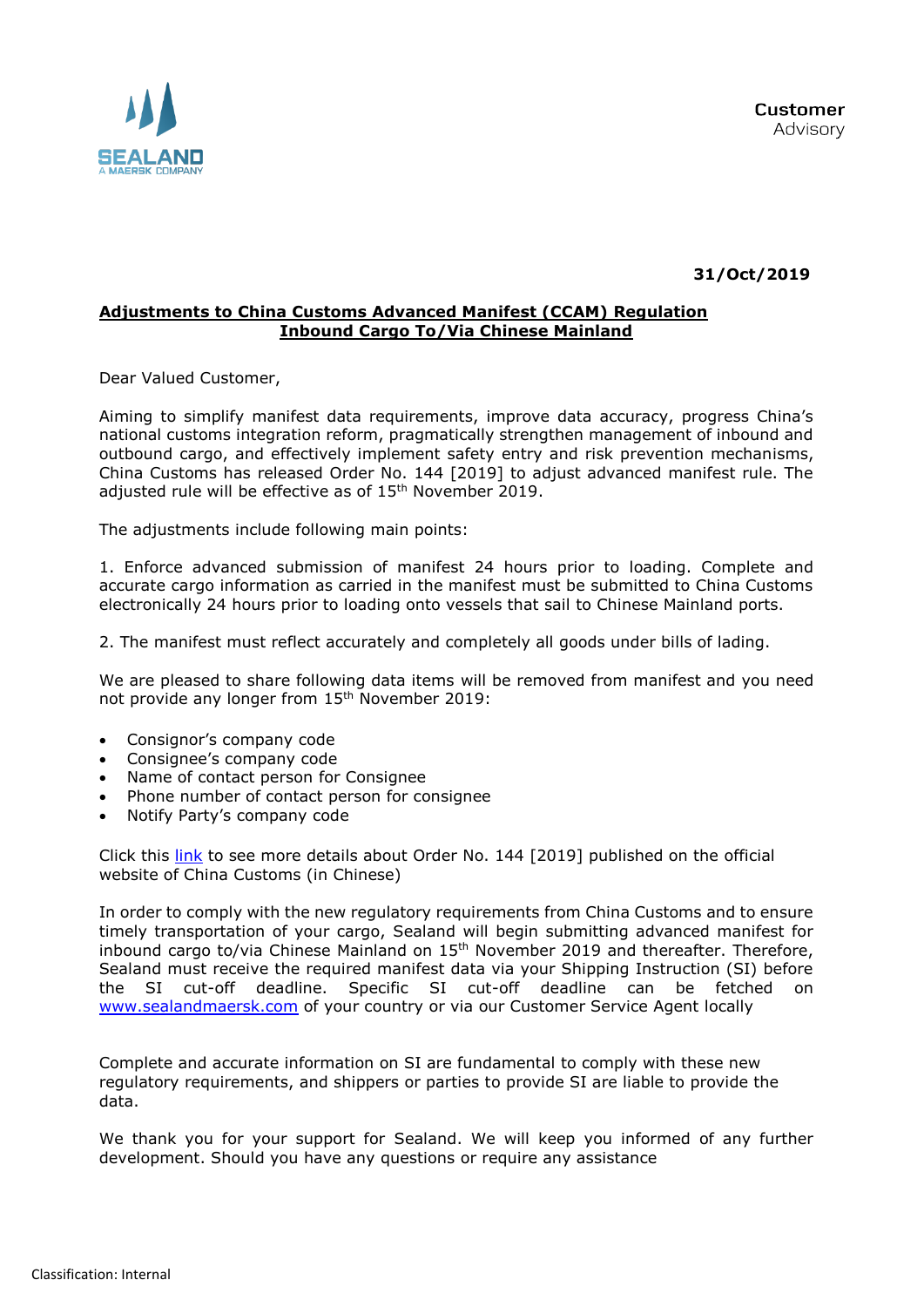

regarding the new regulations, please do not hesitate to contact us.

Yours sincerely,

Sealand – A Maersk Company Asia

This text has also been translated into Chinese. In the event of any conflict or discrepancy between the Chinese and English versions, the English version shall prevail.